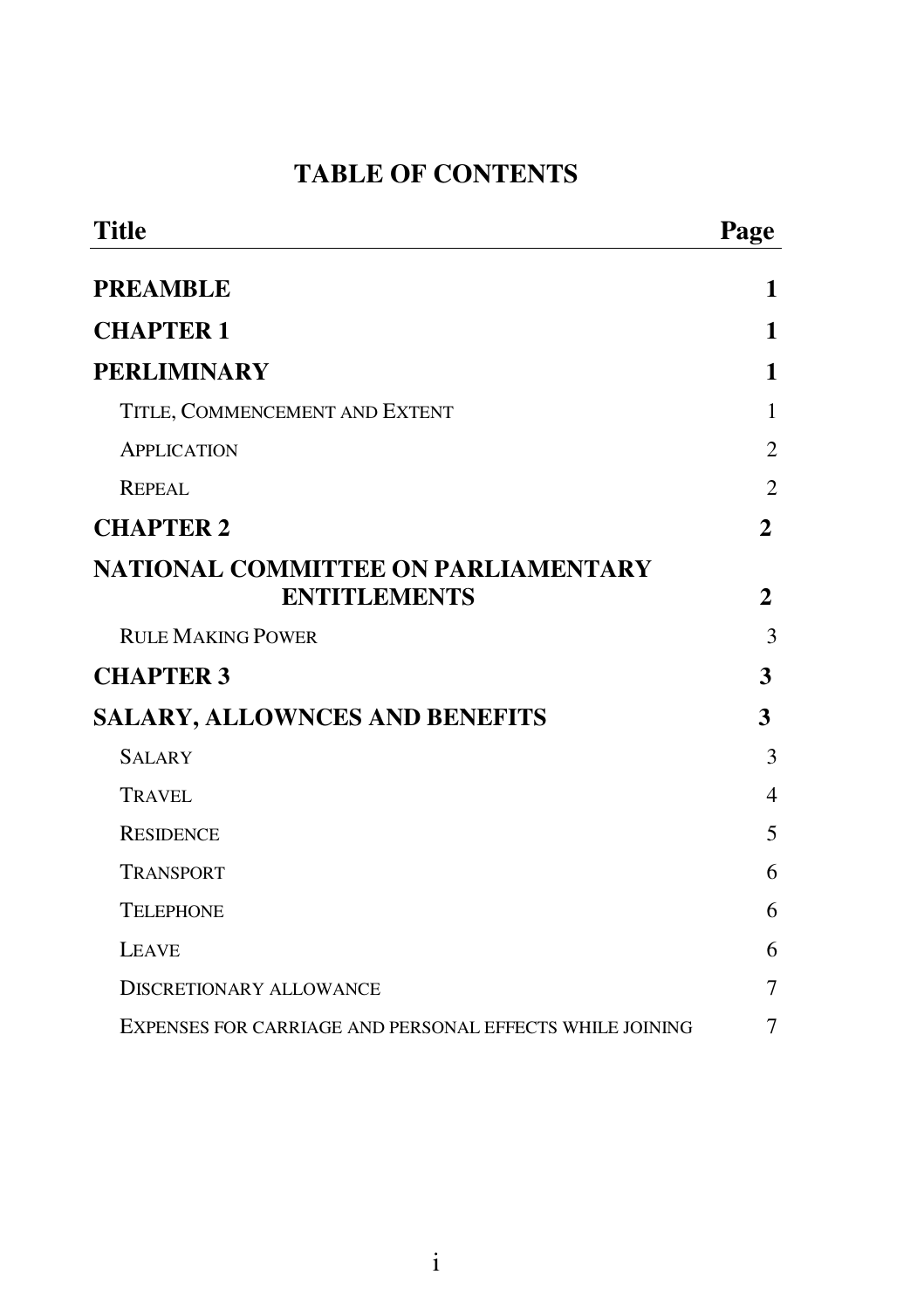| <b>RETURNING OF FACILITIES</b>                                                       | 7  |
|--------------------------------------------------------------------------------------|----|
| <b>MEDICAL FACILITIES</b>                                                            |    |
| <b>CHAPTER 4</b>                                                                     | 8  |
| <b>RETIREMENT BENEFITS</b>                                                           | 8  |
| <b>RETIREMENT BENEFITS</b>                                                           | 8  |
| PROVIDENT FUND                                                                       | 8  |
| ELIGIBILITY CRITERIA FOR GRATUITY                                                    | 8  |
| <b>AMOUNT OF GRATUITY</b>                                                            | 9  |
| <b>VERIFICATION FOR GRATUITY</b>                                                     | 9  |
| <b>SANCTIONING AUTHORITY FOR GRATUITY</b>                                            | 9  |
| <b>JOURNEY ON RETIREMENT</b>                                                         | 9  |
| NOMINEES FOR PAYMENT OF RETIREMENT BENEFITS                                          | 10 |
| <b>DEDUCTION FROM RETIREMENT BENEFITS FROM RECOVERY OF LOSSES TO</b><br>PUBLIC FUNDS | 11 |
| <b>ADMINISTRATION OF RETIREMENT BENEFITS</b>                                         | 11 |
| <b>OTHER ALLOWANCES AND BENEFITS</b>                                                 | 11 |
| <b>CHAPTER 5</b>                                                                     | 12 |
| <b>MISCELLANEOUS</b>                                                                 | 12 |
| <b>AMENDMENT</b>                                                                     | 12 |
| <b>AUTHORITATIVE TEXT</b>                                                            | 12 |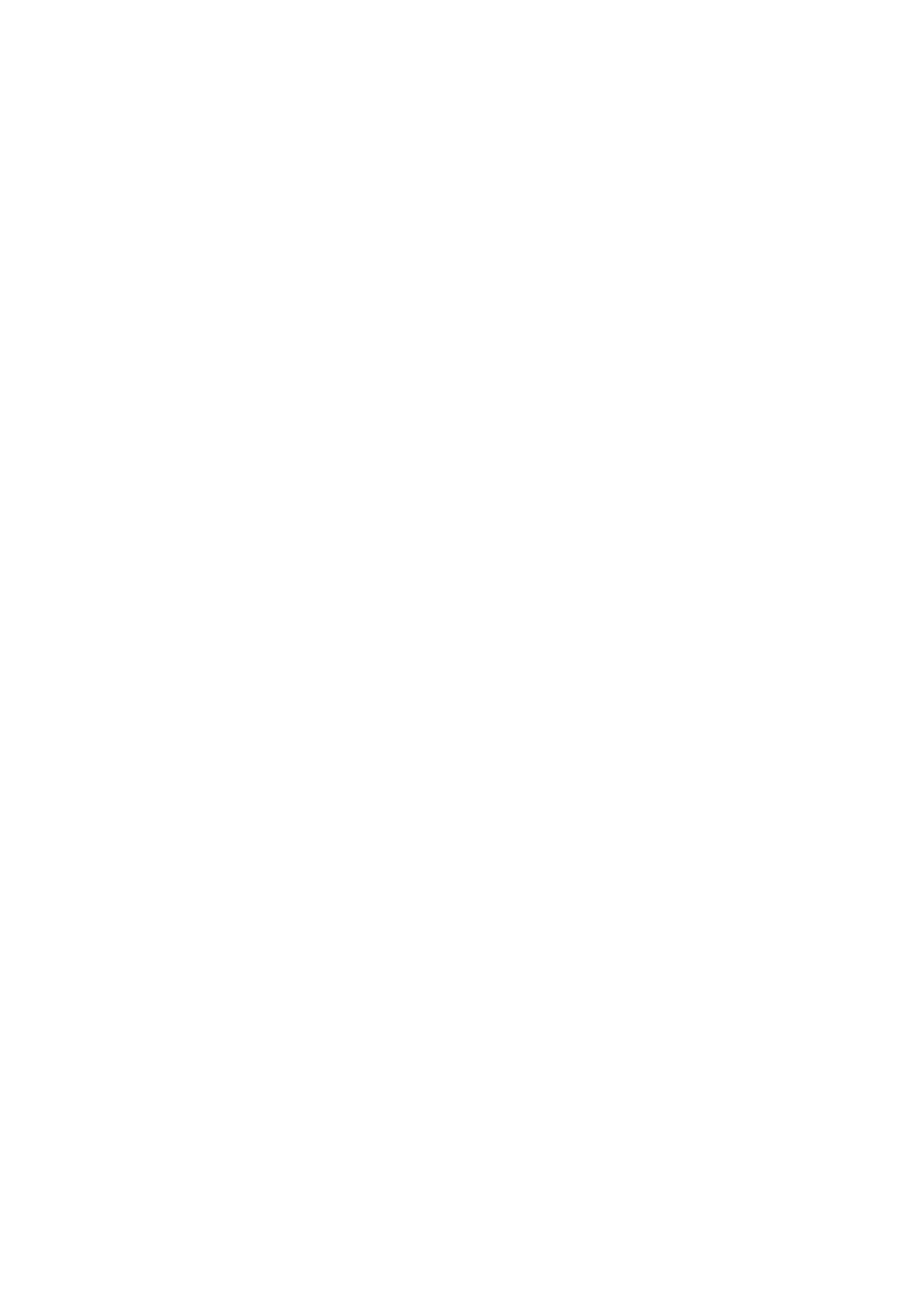# PRFAMBI F

IN KEEPING with the constitutional vision for an effective and responsive Parliament, to enable the members of Parliament to safe guard the interest of the nation and fulfill the aspirations of the people of Bhutan through service to the people with ethical standards to facilitate the members to perform their constitutional and legislative mandates with competence, integrity and fidelity;

Parliament of the Kingdom of Bhutan do hereby enact the Parliamentary Entitlements Act of the Kingdom of Bhutan at its First Session of the First Parliament as follows:

# CHAPTER 1

# PERLIMINARY

### **Title, Commencement and Extent**

- 1. This Act shall:
	- a) be called the Parliamentary Entitlements Act of the Kingdom of Bhutan 2008;
	- b) come into force on the  $11<sup>th</sup>$  Day of  $6<sup>th</sup>$  Month of Male Earth Rat Year of the Bhutanese calendar corresponding to the  $12^{th}$  Day of the  $8^{th}$  Month of the Year 2008; and
	- c) extend to the whole of the Kingdom of Bhutan.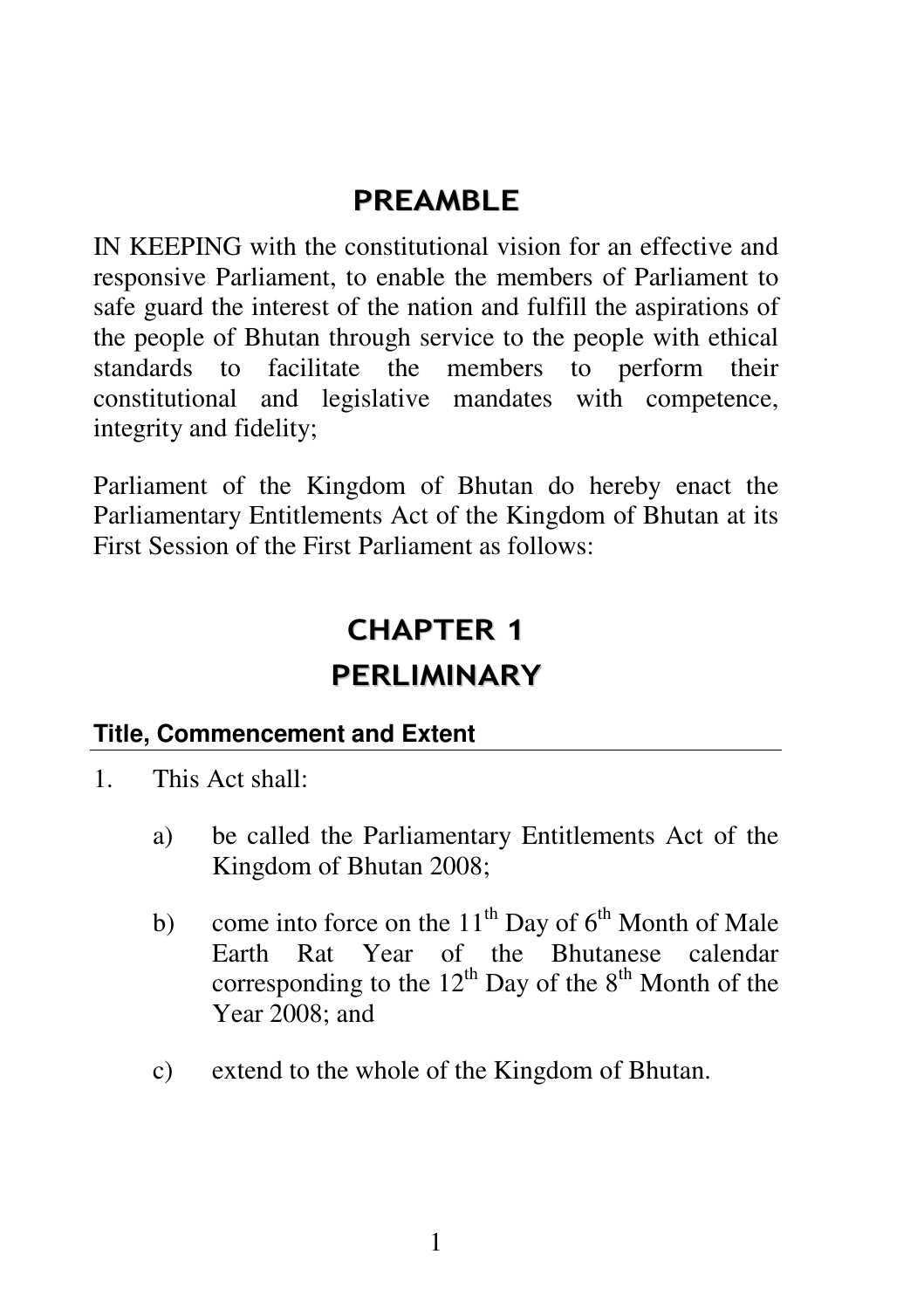### **Application**

2. This Act shall apply to all the members of the Parliament but shall not apply to the members of the *Lhengye Zhungtshog*.

### **Repeal**

3. This Act hereby repeals any provisions of the any law, rules or regulations which are inconsistent with this Act.

# CHAPTER 2

# NATIONAL COMMITTEE ON PARLIAMENTARY ENTITLEMENTS

- 4. There shall be a National Committee on Parliamentary Entitlements to advise the Pay Commission on Parliamentary Entitlements and to formulate rules and regulations under this Act.
- 5. The National Committee shall consist of :
	- a) A member of Royal Civil Service Commission;
	- b) One member nominated by the Speaker of the National Assembly;
	- c) One member nominated by the Chairperson of the National Council;
	- d) One member nominated by Opposition Leader; and
	- e) One member from the Ministry of Finance nominated by the Lhengye *Zhungtshog* as the Member Secretary.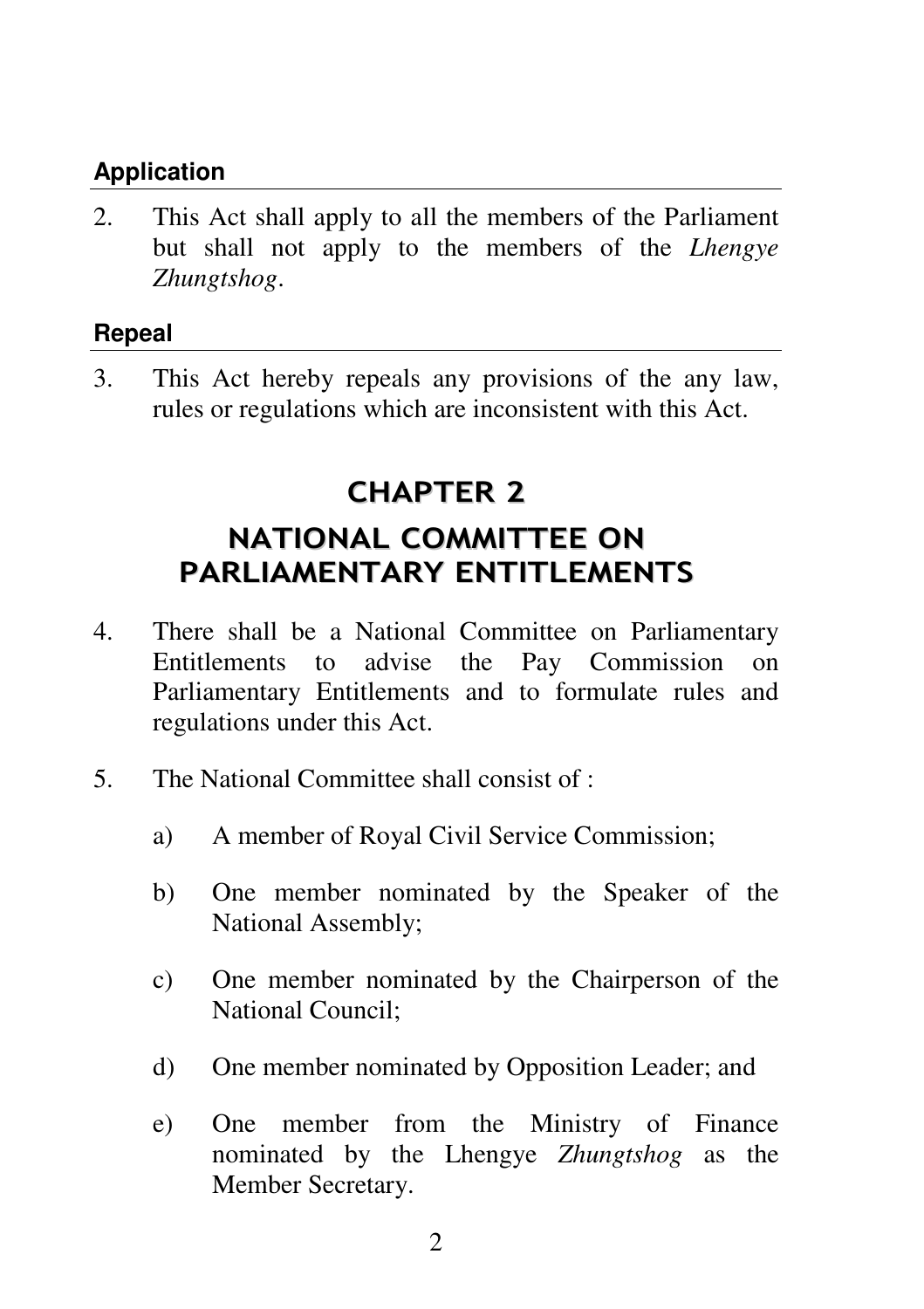#### **Rule Making Power**

6. The National Committee may make Rules not inconsistent with this Act, prescribing all matters required or permitted by this Act or necessary to be prescribed for effective implementation of this Act

# CHAPTER 3 SALARY, ALLOWNCES AND BENEFITS

7. No law shall vary the scales and structure of the salary, allowances, benefits and other emoluments for the services of the members of Parliament unless the proposal is tabled by the Pay Commission.

### **Salary**

- 8. A member of Parliament shall be entitled to receive adequate salary to:
	- a) Ensure independence;
	- b) Reduce dependency;
	- c) Prevent corruption;
	- d) Attract the best candidates with optimal professional qualifications; and
	- e) Provide financial security.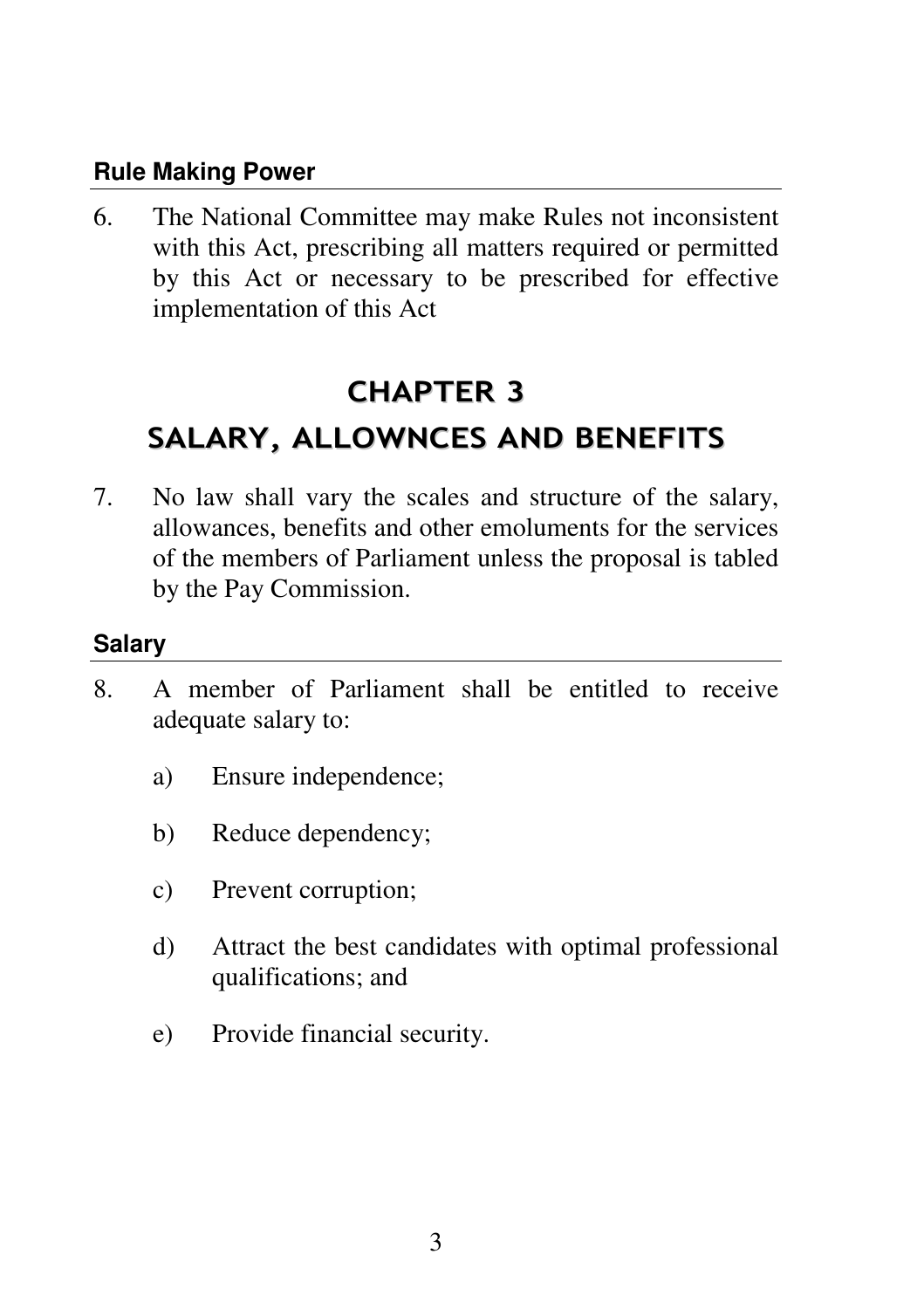- 9. The salary of the members of Parliament shall not be reduced during one's term of office.
- 10. The salary, allowances, benefits and other emoluments of the Speaker of the National Assembly, Chairperson of the National Council and the Leader of the Opposition shall be equivalent to that of a Cabinet Minister.
- 11. Deputy Speaker of National Assembly and the Deputy Chairperson of National Council shall receive reasonable salary and other reasonable allowances slightly higher than the members of Parliament for their additional responsibility.
- 12. The salary of the members of Parliament shall be as per Annexure I.

#### **Travel**

- 13. Travel shall be undertaken by a member of Parliament;
	- a) To their constituency to carry out any official assignment;
	- b) For the Parliamentary sessions in Thimphu;
	- c) For the Committee meetings of Parliament, if he or she is a member of any Committee; and
	- d) To carry out any assignment relating to Parliament approved by the Speaker or the Chairperson of respective House.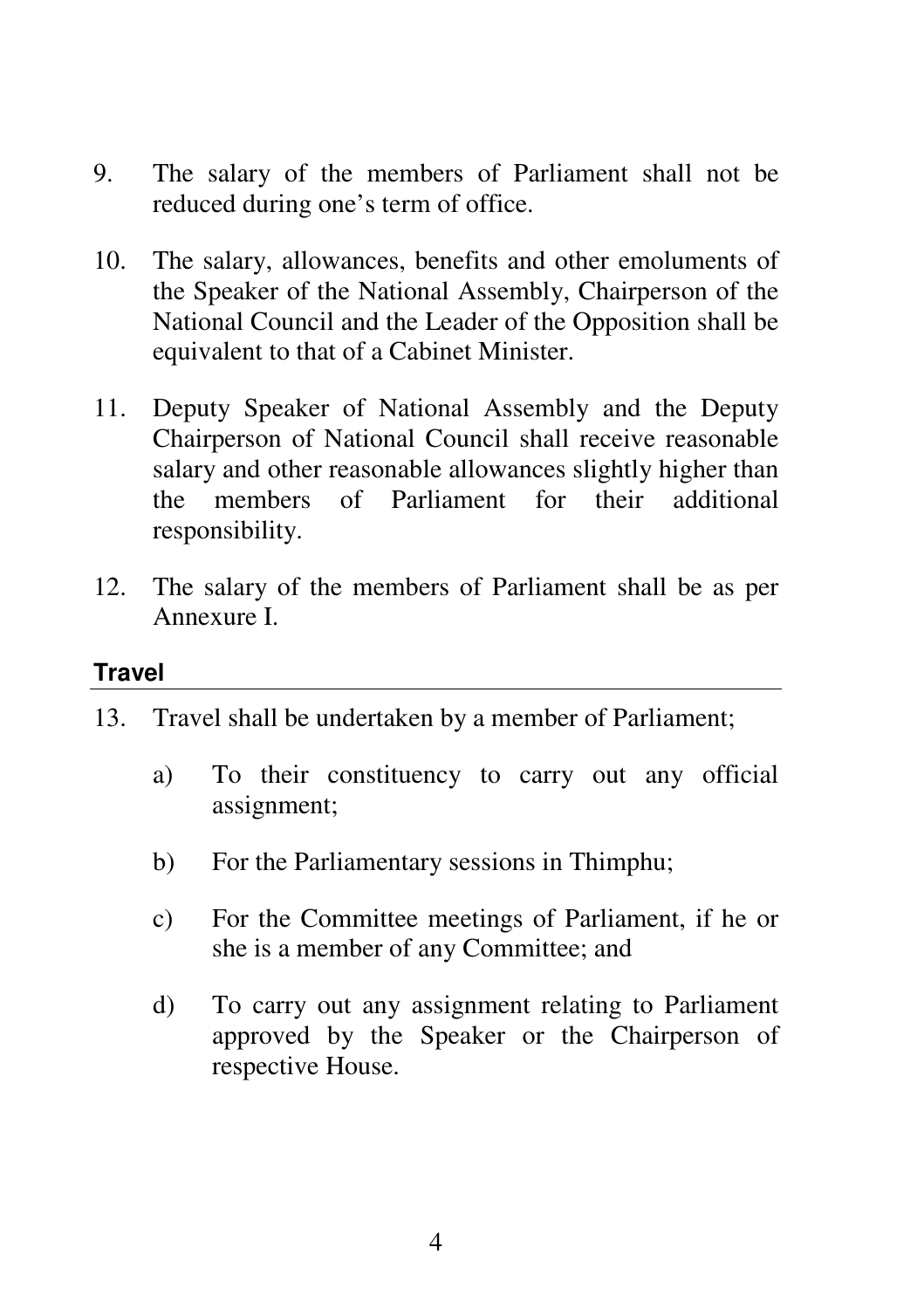- 14. Travel shall be undertaken after necessary approval from;
	- a) The Speaker in case of members of National Assembly; and
	- b) The Chairperson in case of members of the National Council.
- 15. A member of Parliament shall be entitled by daily subsistence allowance for travel undertaken for purposes mentioned above. The daily subsistence allowance entitlement shall be given as under Annexure I to this Act.
- 16. When a member of Parliament performs a journey outside the country in discharge of the duties, they shall be entitled to traveling and other allowances in accordance with applicable rules of the government.
- 17. The members of Parliament shall be entitled to use of executive lounges while traveling by air in and out of the country.

### **Residence**

- 18. A member of Parliament shall be entitled to a house rent allowance at a percentage of their pay during the term of office. The percentage rate be as in Annexure I
- 19. In the event of the death of a member during his or her term in office, house rent allowance shall be paid a period of three months from the date of his or her demise.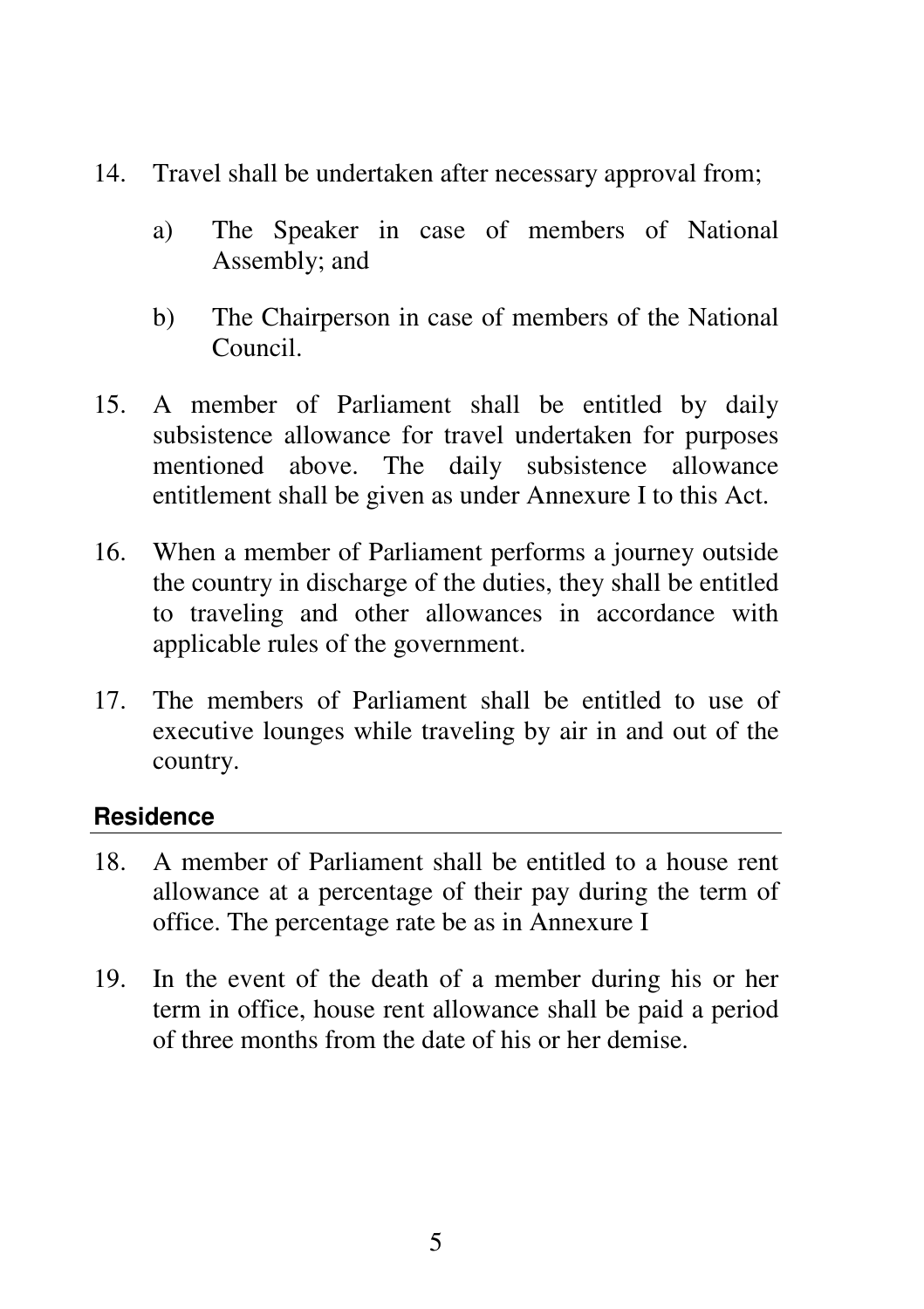### **Transport**

20. Every member of Parliament shall be provided with a lump sum amount to purchase a vehicle, fee of customs duty, in the beginning of his or her term and a monthly driver and vehicle maintenance allowance. Such proportionate amount as remaining upon his or her retirement/ resignation before the completion of the fiveyear term or termination from service shall be reimbursed to the Government. The lump sum amount and the monthly allowance shall be as given in Annexure I.

### **Telephone**

21. A member of Parliament shall be entitled to a mobile phone. The entitlement shall be as given in Annexure I

#### **Leave**

- 22. A member of Parliament shall be entitled to the following categories of leave;
	- a) Casual Leave,
	- b) Earned Leave,
	- c) Maternity Leave,
	- d) Paternity Leave, and
	- e) Medical Leave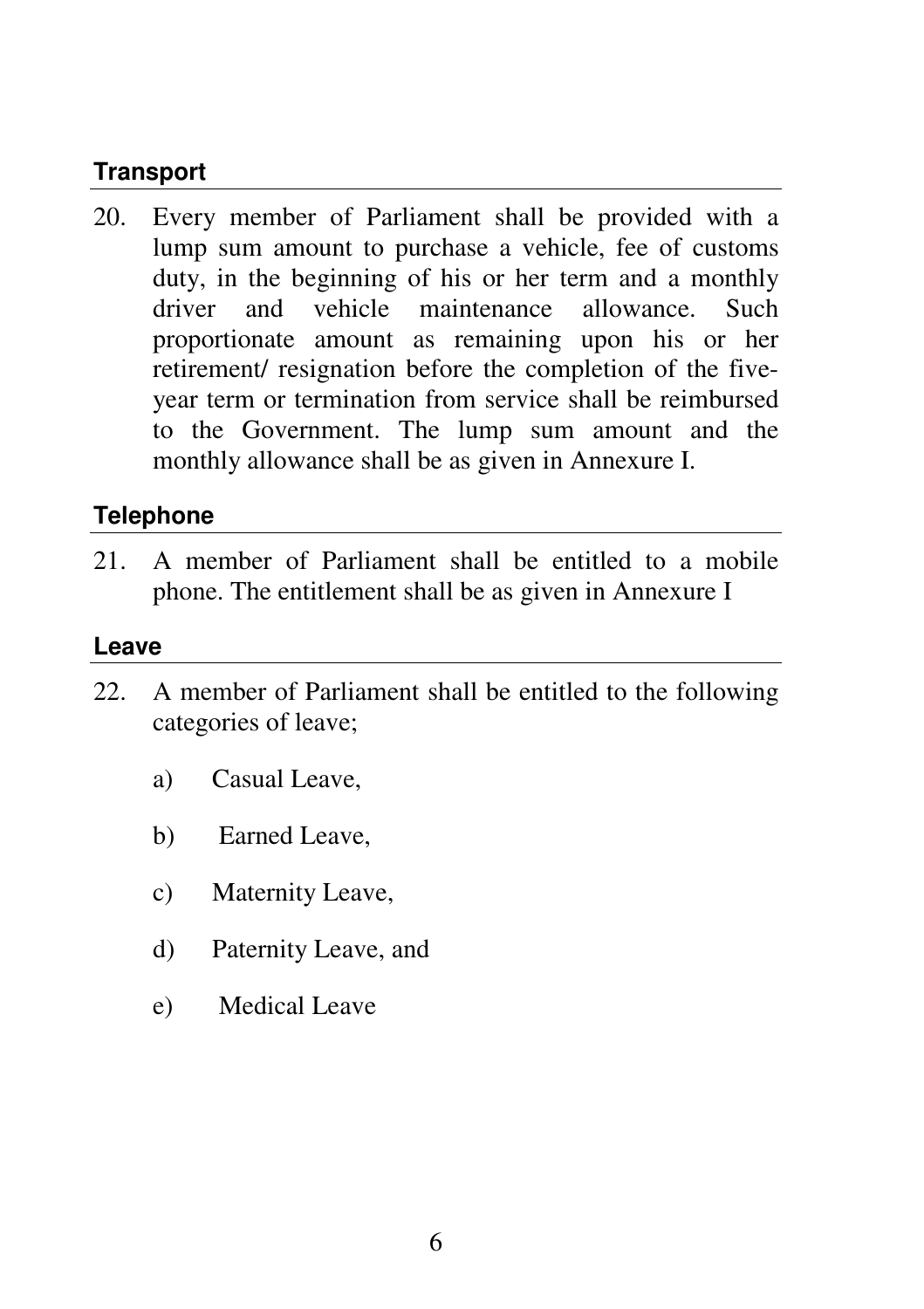### **Discretionary allowance**

.

23. A member of Parliament shall be entitled to a discretionary allowance. The entitlement shall be as given in Annexure I

## **Expenses for carriage and personal effects while joining**

24. A member of Parliament shall be entitled to expenses for carriage and personal effects after being elected as a member or nominated in case of 5 eminent members of National Council**.** The entitlement shall be as given in Annexure I.

## **Returning of Facilities**

25. A member of Parliament shall return to the Government or convey the facilities provided if any under this Act to his successor, who is elected to fill the seat of the constituency, which the out-going member has vacated.

### **Medical Facilities**

26. A member of Parliament shall be entitled to medical facilities in accordance with the National Medical Treatment Rules.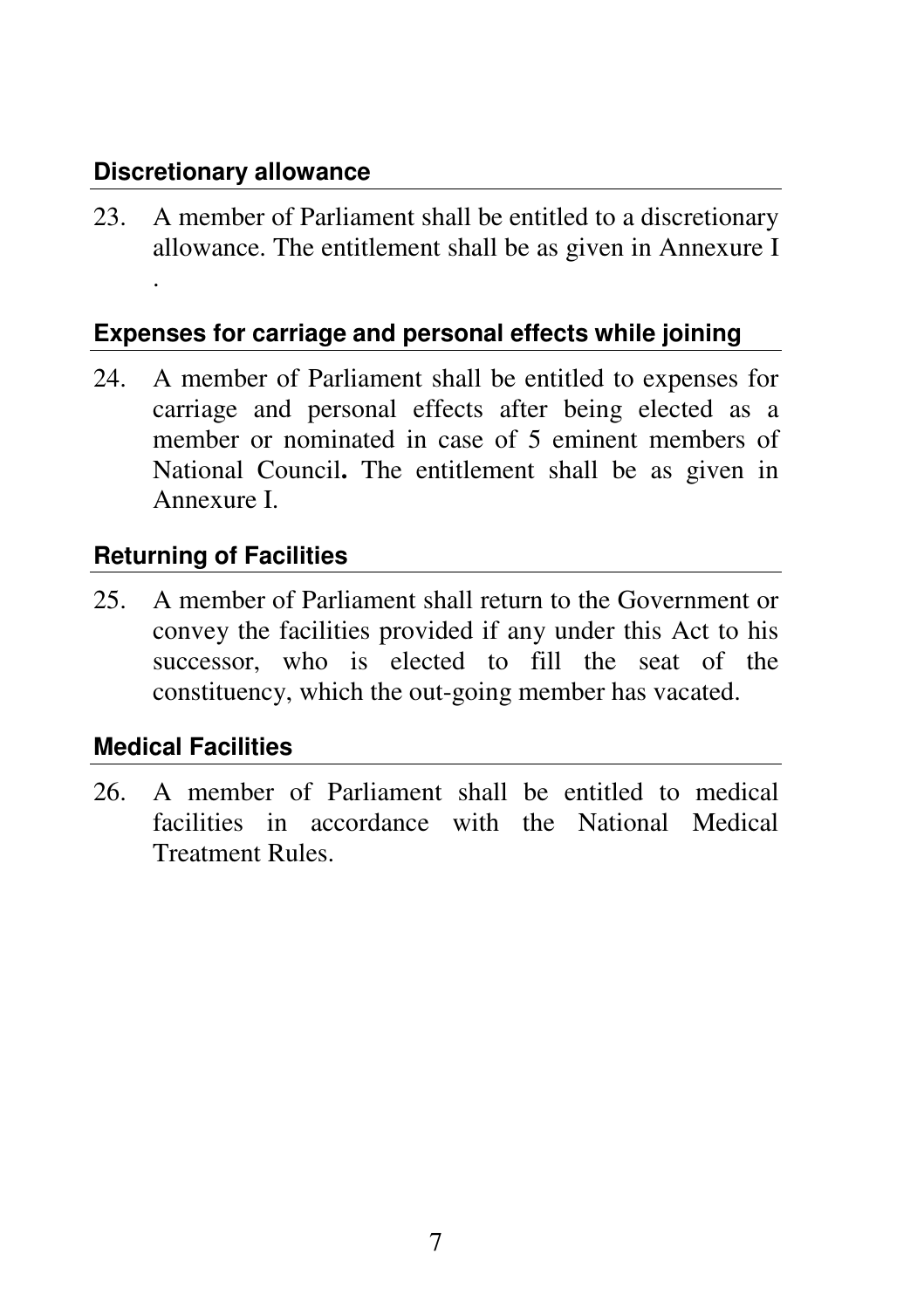# CHAPTER 4 RETIREMENT BENEFITS

### **Retirement Benefits**

- 27. Every member of Parliament shall be entitled to retirement benefits as per the provisions of this Act.
- 28. A member of Parliament shall not be entitled to gratuity and other retirement benefits, if the member:
	- a) is terminated
	- b) willfully remains outside the country with knowledge of indictment or charges, as the case may be ; or
	- c) fails to appear, testify or produce any document relating to their service as member of Parliament, before an appointed authority without any reasonable justification.

### **Provident Fund**

29. Every member of Parliament shall be entitled to provident fund benefits in accordance with the Pension and Provident Fund laws and rules.

### **Gratuity**

### **Eligibility Criteria for Gratuity**

30. A member of Parliament upon retirement on completion of his term of five years shall be entitled to such amount of gratuity as may be provided for under this Act.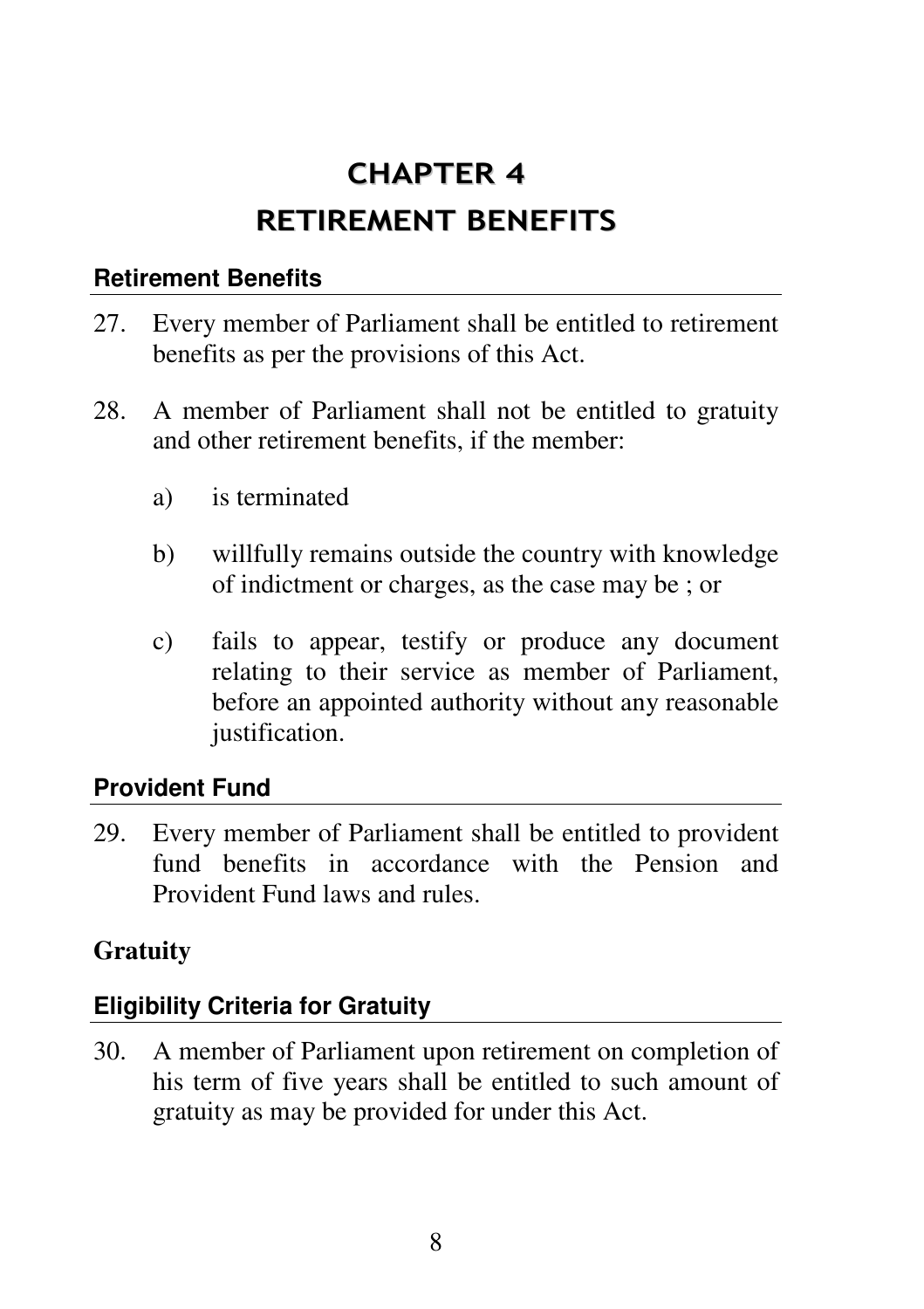## **Amount of Gratuity**

31. The amount of gratuity shall be as given in Annexure I. No gratuity shall be payable if a member retires before the completion of his term or if his services are terminated.

## **Verification for Gratuity**

32. The gratuity claim of a member of Parliament shall be verified from the personal file of the concerned member of Parliament and certified by the designated authority in the prescribed form.

### **Sanctioning Authority for Gratuity**

- 33. Gratuity shall be sanctioned to a member of Parliament by the respective Secretary Generals of the House of the Parliament in accordance with the applicable Rules.
- 34. A member of Parliament shall claim gratuity and such other terminal benefits from Parliament from which his or her last salary was received.

### **Journey on Retirement**

- 35. A member of Parliament, who leaves office for any reason other than those mentioned in section 28, shall be entitled to:
	- a) Travel expense (other than for carriage of personal effects) of an amount equivalent to his pay of the last month, and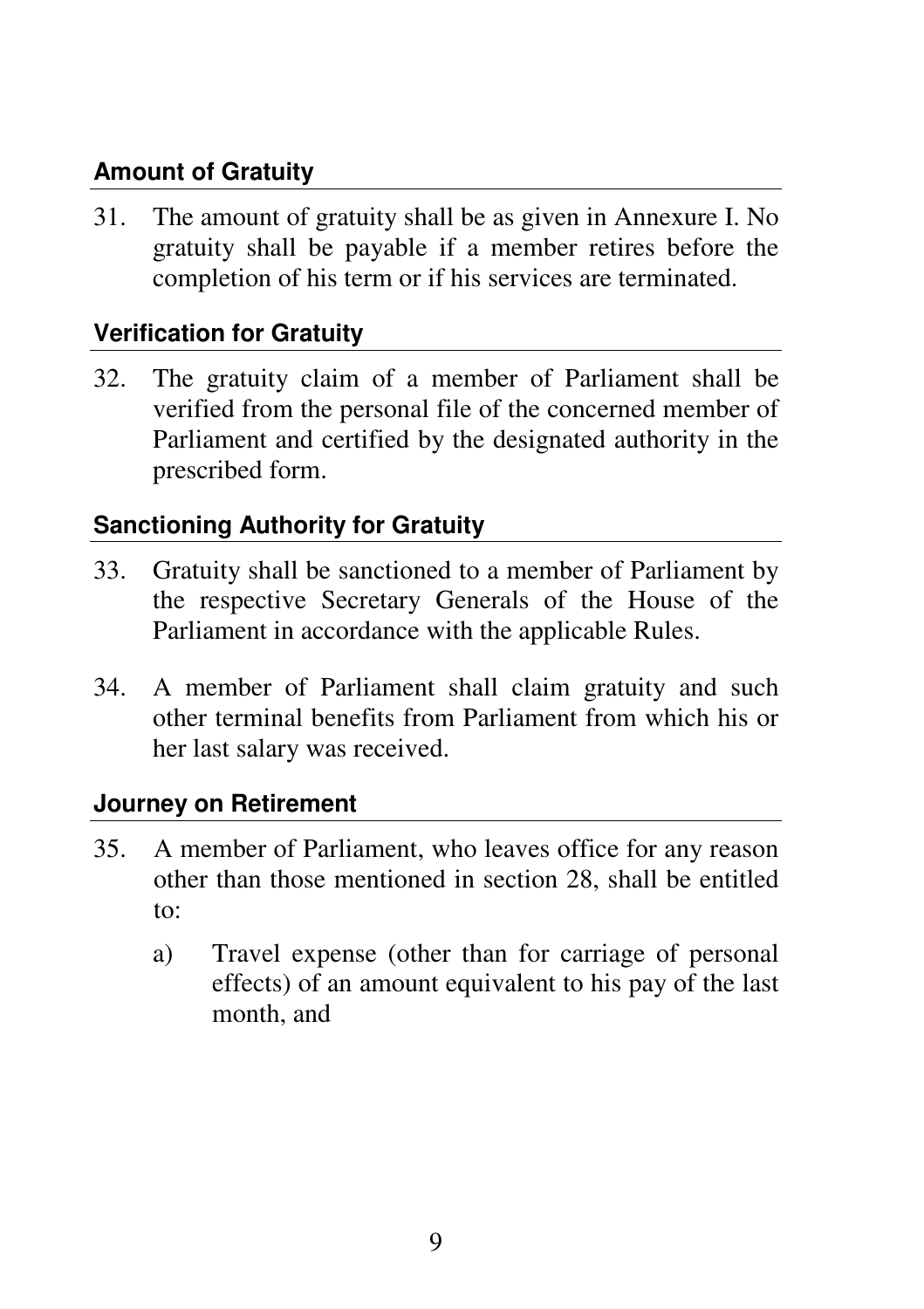- b) Expenses for carriage of personal effects at the rate given in Annexure I.
- 36. Family of an expired member of Parliament shall be entitled to traveling allowance in accordance with applicable rules for proceeding to their home town

### **Nominees for payment of retirement benefits**

- 37. Gratuity and other retirement benefits of expired members of Parliament shall be payable to their nominees in accordance with this Act.
- 38. A member of Parliament shall submit to the Secretariat of the respective Houses or Parliament, one or more person as nominees, who have the right to receive retirement benefits in the event of his or her demise.
- 39. A member of Parliament who desires to nominate more than one person under this Act shall specify the percentages payable to each nominee.
- 40. Every nomination made and every notice of cancellation by a member of Parliament shall, to the extent it is valid' take effect on the date on which it is received by the Secretariat of the respective Houses.
- 41. If there are no nominees of expired member of Parliament, the gratuity and other retirement benefits shall be disposed off in accordance with the relevant laws.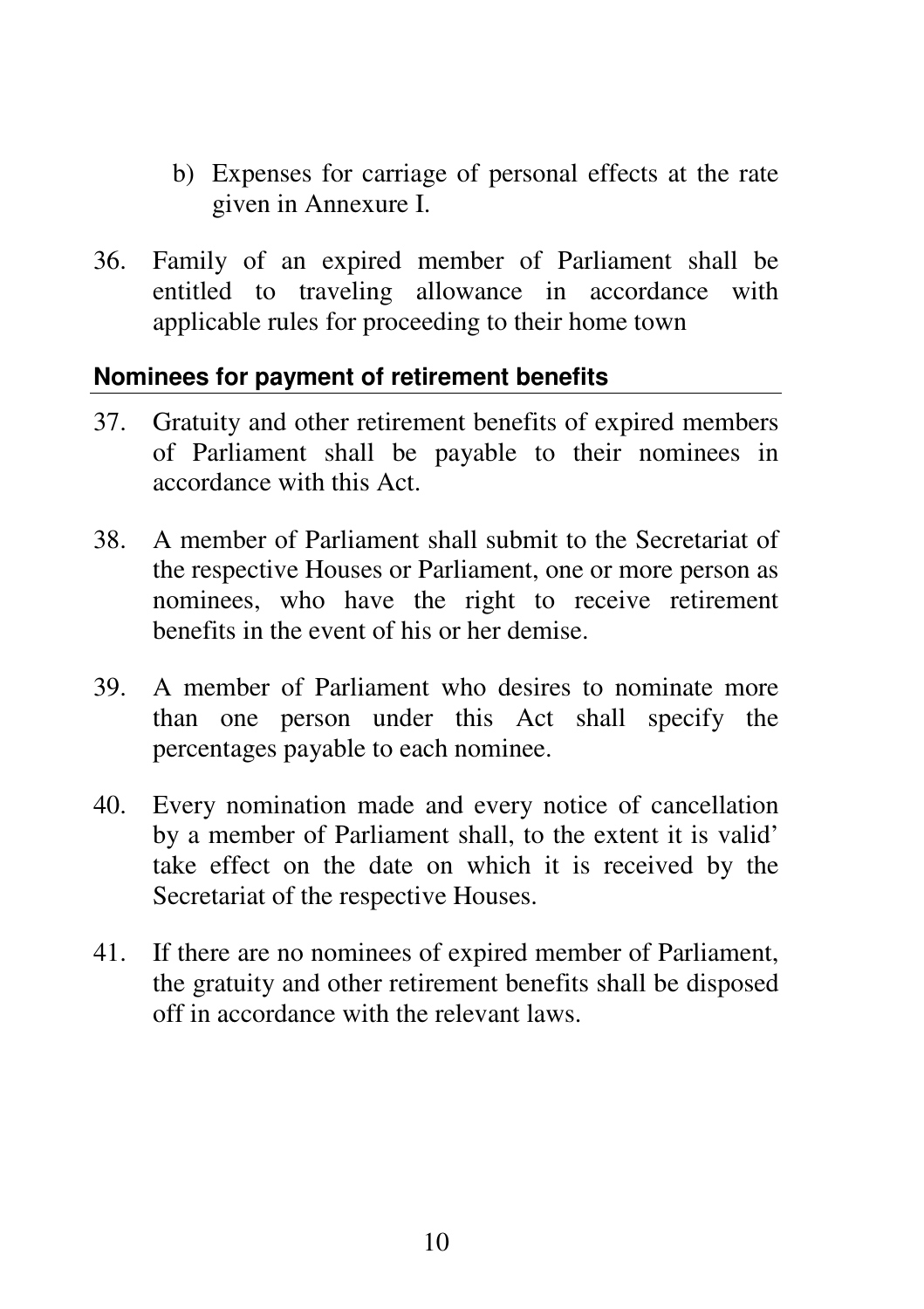### **Deduction from Retirement Benefits from Recovery of Losses to public Funds**

42. The amount found due from the member of Parliament, if any at the time of his or her retirement or demise and not recoverable otherwise, shall be recovered from the gratuity payable to him or her or from member's contribution to the provident fund in consultation with the National Pension and Provident Fund.

### **Administration of Retirement Benefits**

- 43. The personnel file and record of members of Parliament shall be maintained with the Secretariat of the respective House for record.
- 44. The respective Secretariat of each Houses of Parliament shall process any document relating to retirement benefits, provided there is no adverse report against the member of the Parliament.

### **Other allowances and benefits**

45. Any other allowances and benefits deemed appropriate by the Pay Commission may be incorporated in the Schedule from time to time.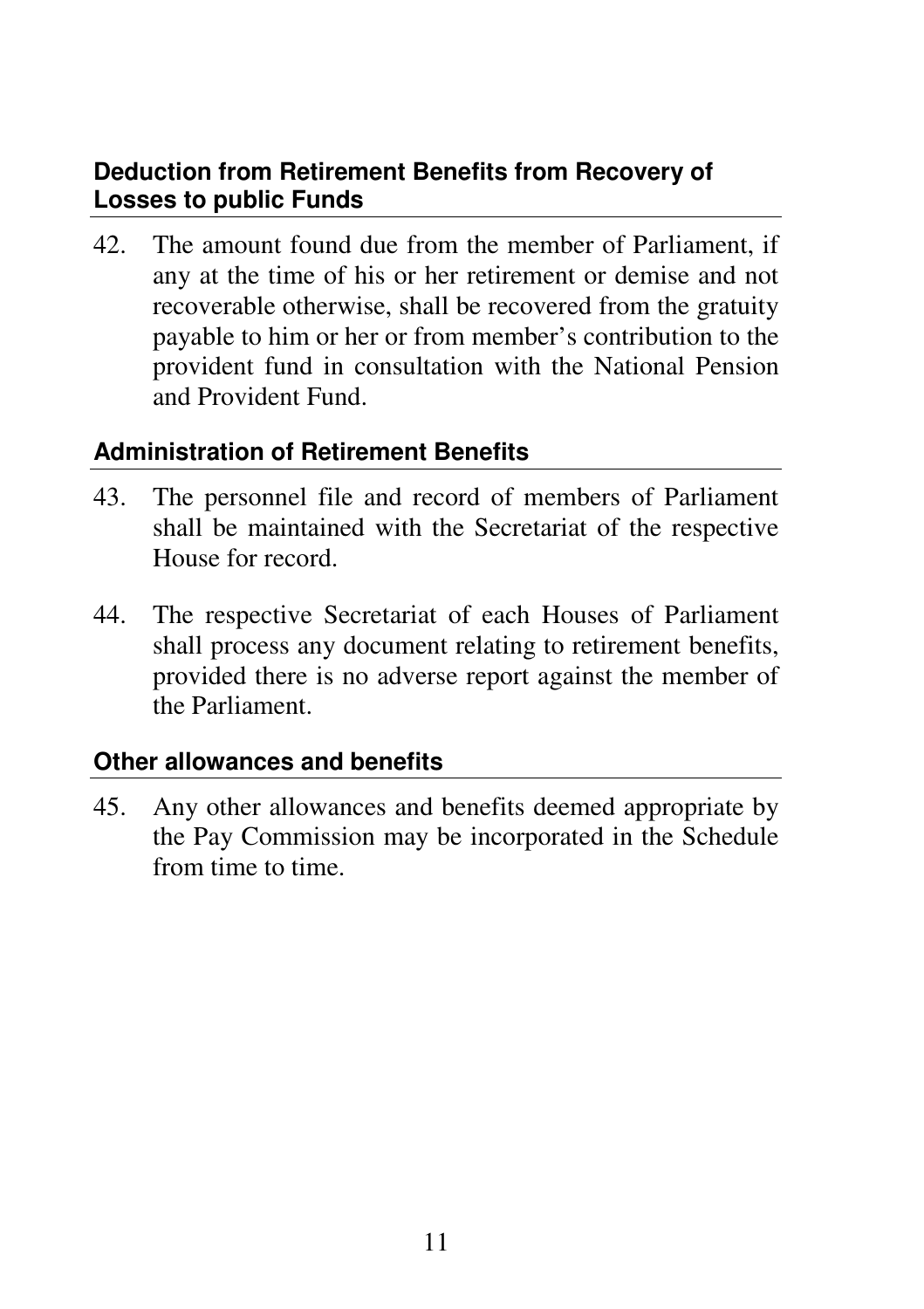# CHAPTER 5 MISCELLANEOUS

### **Amendment**

46. The amendment of this Act by way of additional, variation or repeal shall be effected by a simple majority of the respective Houses or vote of no less than two-thirds of the total members of Parliament present and voting on a motion submitted by one third of the members of either House, provided that the amendment does not undermine the functions and effectiveness of Parliament.

### **Authoritative Text**

47. The Dzongkha text shall be the authoritative text, if there exists any difference in meaning between the Dzongkha and English text of this Act.